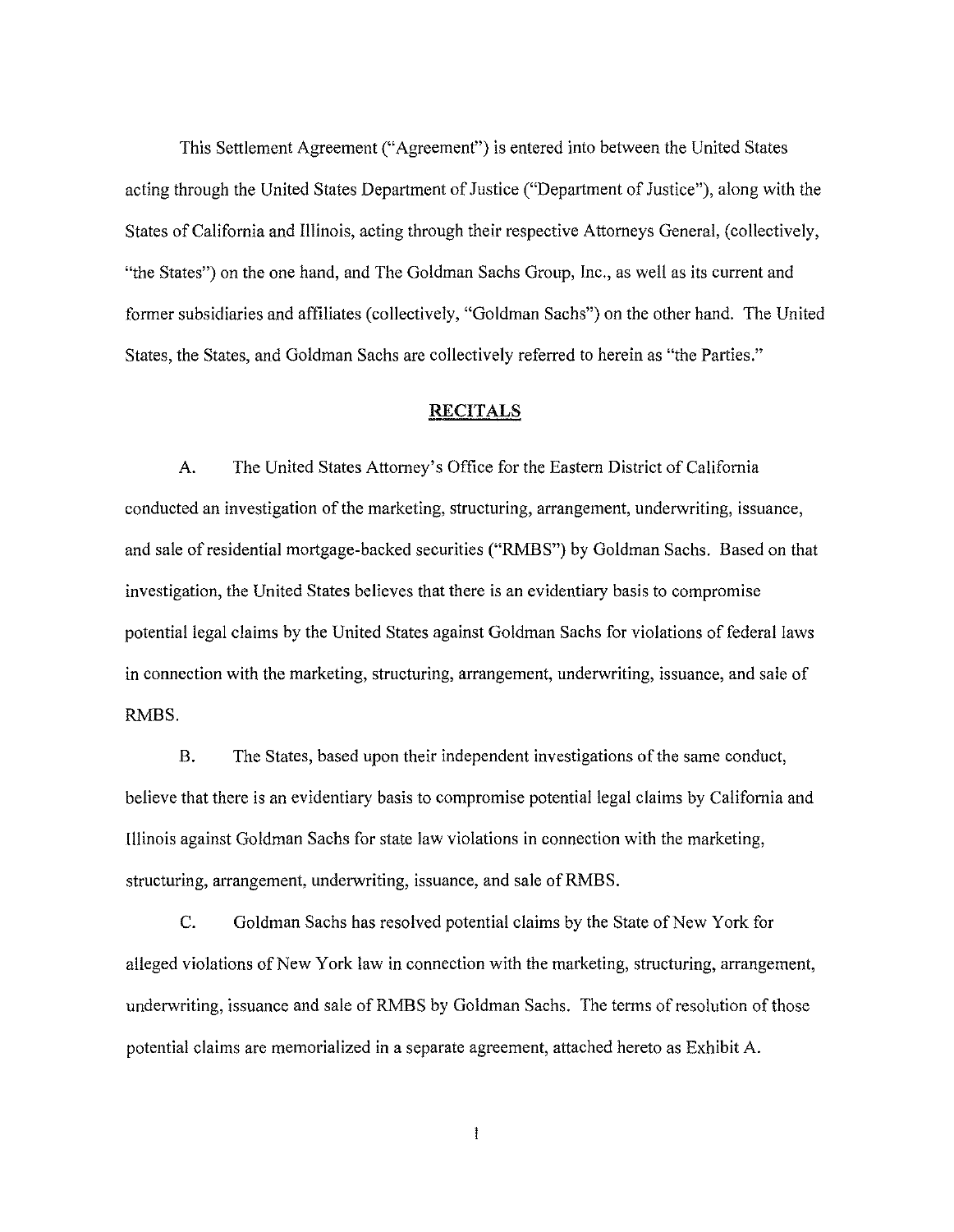D. Goldman Sachs has resolved civil claims, potential and filed, by the Federal Home Loan Bank of Chicago ("FHLBC"), alleging violations of state securities laws in connection with private-label RMBS issued, underwritten, and/or sold by Goldman Sachs and purchased by FHLBC. The terms of the resolution of those claims are memorialized in a separate agreement, attached hereto as Exhibit B.

E. Goldman Sachs has resolved civil claims, potential and filed, by the Federal Home Loan Bank of Des Moines, acting as successor-in-interest to the Federal Home Loan Bank of Seattle ("FHLBS"), alleging violations of state securities laws in connection with private-label RMBS issued, underwritten, and/or sold by Goldman Sachs and purchased by FHLBS. The terms of the resolution of those claims are memorialized in a separate agreement, attached hereto as Exhibit C.

F. Goldman Sachs has resolved civil claims, potential and filed, by the National Credit Union Administration Board, as Liquidating Agent of U.S. Central Federal Credit Union, Western Corporate Federal Credit Union, and Southwest Corporate Federal Credit Union (collectively, the "Credit Unions," and the National Credit Union Administration Board solely in its capacity as liquidating agent for each Credit Union and the Credit Unions collectively, the "NCUA"), alleging violations of federal and state securities laws in connection with private-label RMBS issued, underwritten, and/or sold by Goldman Sachs and purchased by the Credit Unions. The terms of the resolution of those claims are memorialized in a separate agreement, attached hereto as Exhibit D.

G. Goldman Sachs acknowledges the facts set out in the Statement of Facts set forth in Annex 1, attached hereto and hereby incorporated.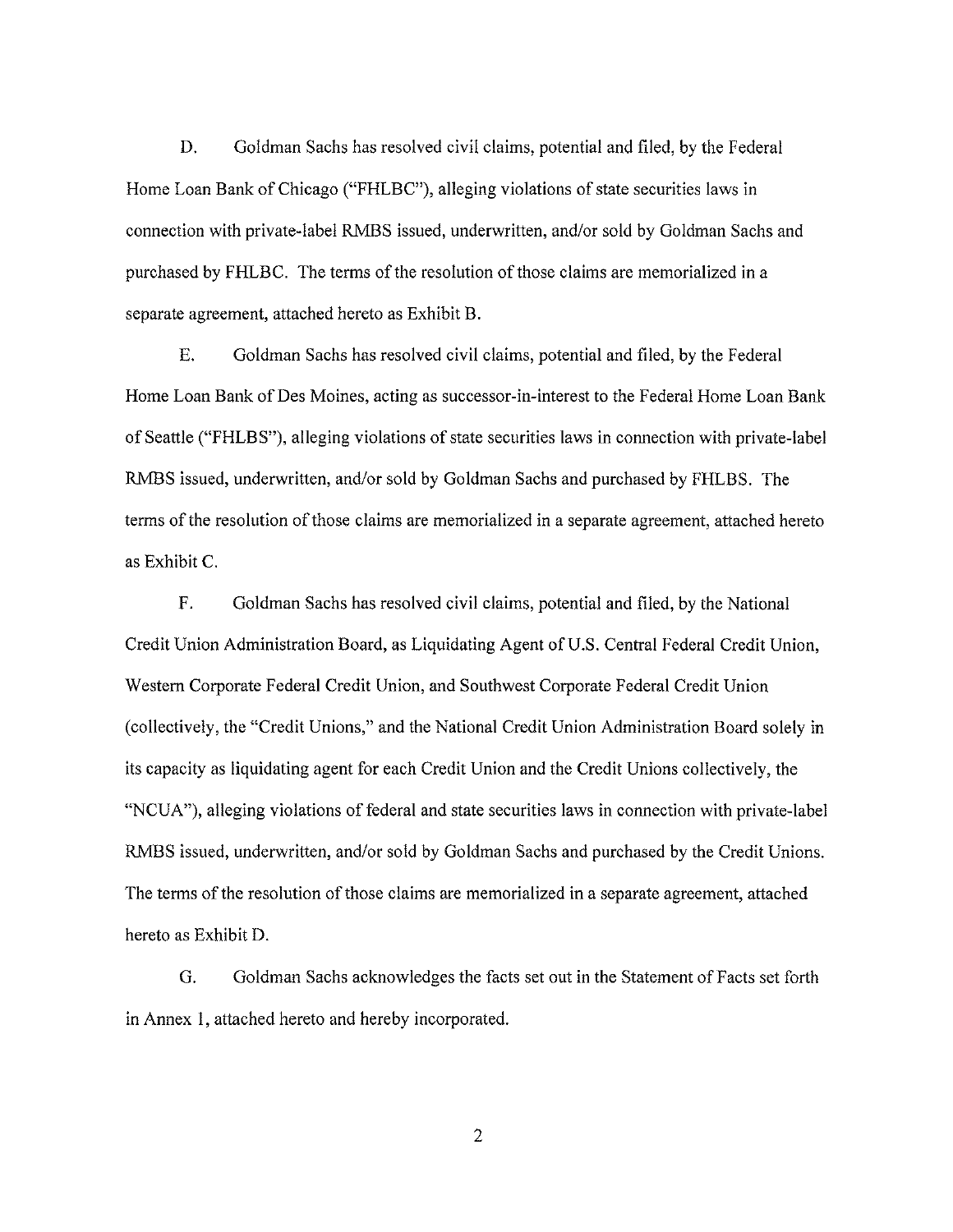H. In consideration of the mutual promises and obligations of this Agreement, the Parties agree and covenant as follows:

## TERMS AND CONDITIONS

1. Payment. Goldman Sachs shall pay a total amount of \$3,260,000,000.00 to resolve pending and potential claims in connection with the Covered Conduct, as defined below (the "Settlement Amount"). As set forth below, \$2,385,000,000.00 of that amount will be deposited in the United States Treasury, and the remainder is paid to resolve the claims of the States, the State of New York, FHLBC, FHLBS, and NCUA, pursuant to the subsequent provisions of this Paragraph 1.

A. Within fifteen business days of receiving written payment processing instructions from the Department of Justice, Office of the Associate Attorney General, Goldman Sachs shall pay \$2,960,000,000.00 of the Settlement Amount by electronic funds transfer to the Department of Justice.

- i. \$2,385,000,000.00, and no other amount, is a civil monetary penalty recovered pursuant to the Financial Institutions Reform, Recovery, and Enforcement Act of 1989 ("FIRREA"), 12 U.S.C. §1833a. It will be deposited in the General Fund of the United States Treasury.
- 11. \$575,000,000.00, and no other amount, is paid by Goldman Sachs in settlement of the claims of the NCUA identified in Recital Paragraph F, pursuant to the settlement agreement attached hereto as Exhibit D, the terms of which are not altered or affected by this Agreement.

B. \$10,000,000.00, and no other amount, will be paid by Goldman Sachs to the State of California pursuant to Paragraph 6, below, and the terms of written payment instructions from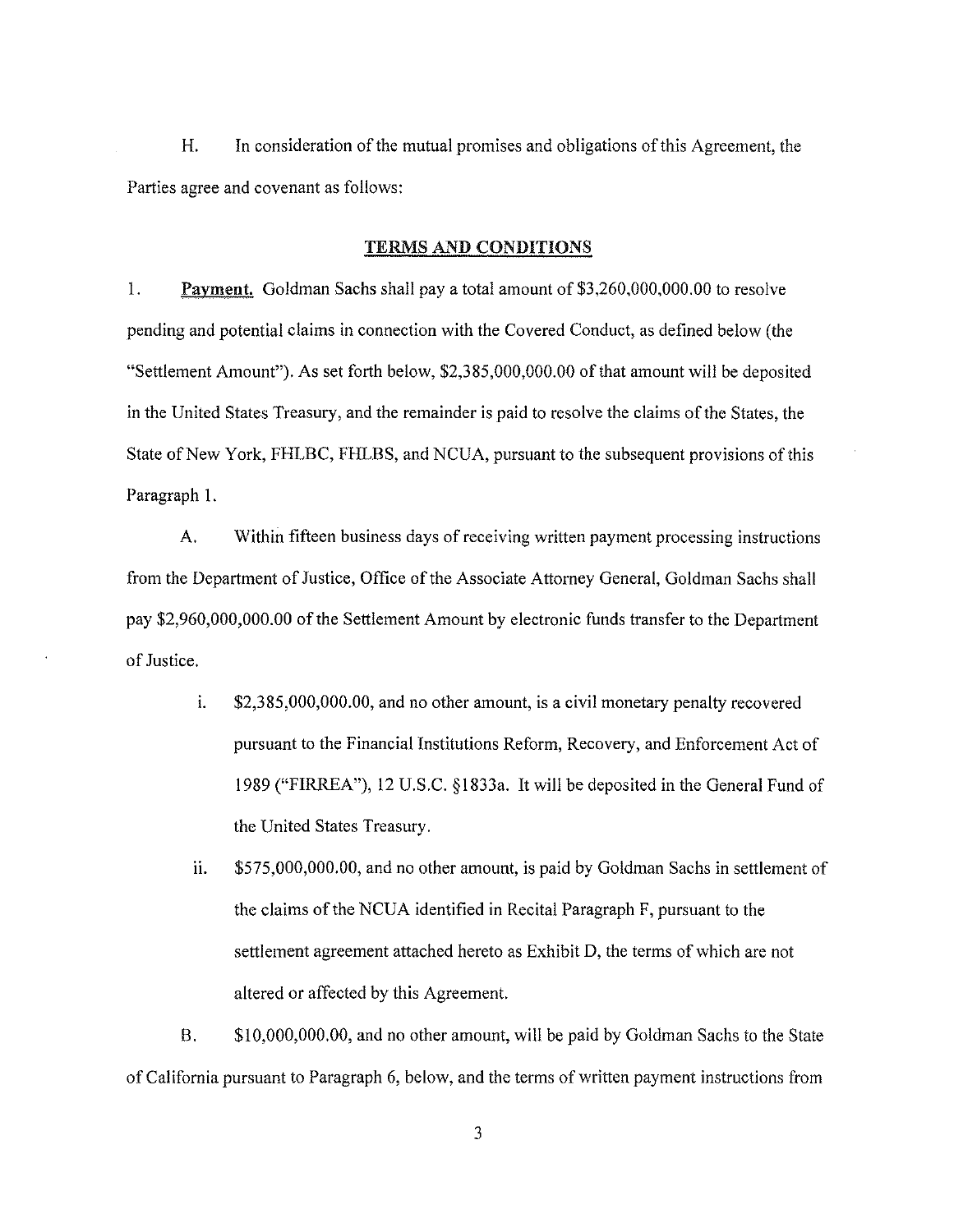the State of California, Office of the Attorney General. Payment shall be made by electronic funds transfer within fifteen business days of receiving written payment processing instructions from the State of California, Office of the Attorney General.

C. \$25,000,000.00, and no other amount, will be paid by Goldman Sachs to the State of Illinois pursuant to Paragraph 7, below, and the terms of written payment instructions from the State of Illinois, Office of the Attorney General. Payment shall be made by electronic funds transfer within fifteen business days of receiving written payment processing instructions from the State of Illinois, Office of the Attorney General.

D. \$190,000,000.00, and no other amount, will be paid by Goldman Sachs to the State of New York pursuant to the settlement agreement attached hereto as Exhibit A. Payment shall be made by electronic funds transfer within fifteen business days of receiving written payment processing instructions from the State of New York, Office of the Attorney General.

E. \$37,500,000.00, and no other amount, will be paid by Goldman Sachs to FHLBC pursuant to the settlement agreement attached hereto as Exhibit B. Payment shall be made within ten business days of the execution of that settlement agreement, as set forth therein.

F. \$37,500,000.00, and no other amount, will be paid by Goldman Sachs to FHLBS pursuant to the settlement agreement attached hereto as Exhibit C. Payment shall be made within ten business days of the execution of that settlement agreement, as set forth therein.

2. Consumer Relief. In addition, Goldman Sachs shall provide \$1,800,000,000.00 worth of consumer relief to remediate harms resulting from alleged unlawful conduct of Goldman Sachs, comprised of \$1,520,000,000.00 worth of consumer relief as set forth in Annex 2, attached hereto and hereby incorporated as a term of this Agreement, and \$280,000,000.00 worth of consumer relief as set forth in Appendix A to the settlement agreement between Goldman Sachs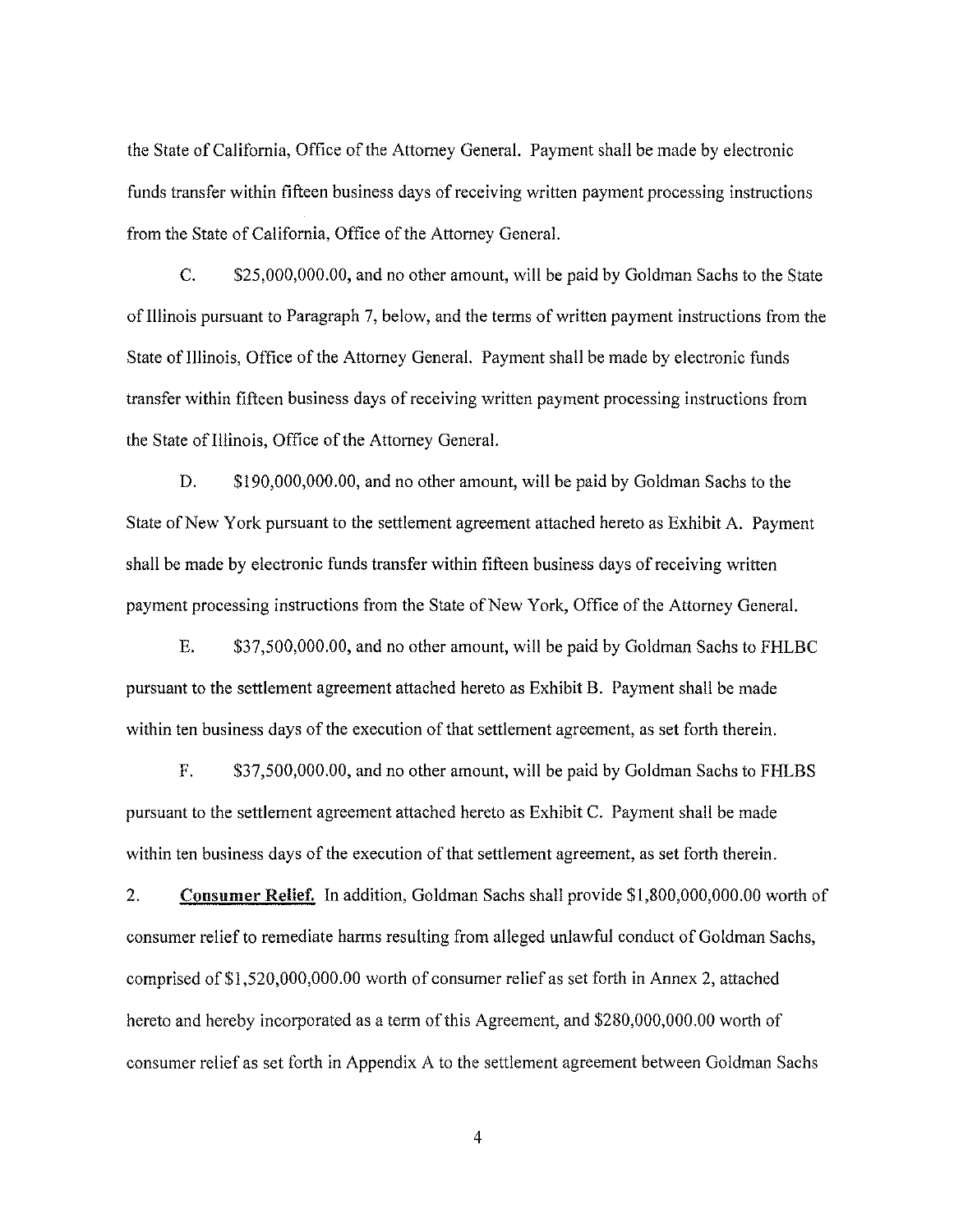and the State of New York, attached hereto as Exhibit A ("NY Agreement Appendix A"). The value of consumer relief provided shall be calculated and enforced pursuant to the terms of Annex 2 and NY Agreement Appendix A. An independent monitor will determine whether Goldman Sachs has satisfied the obligations contained in Annex 2 and NY Agreement Appendix A (such monitor to be Eric Green) (the "Monitor"), and Goldman Sachs will provide the Monitor with all documentation the Monitor needs to do so, excluding all privileged information. Any costs associated with said Monitor shall be borne solely by Goldman Sachs. Notwithstanding the fact that Goldman Sachs bears the costs associated with the Monitor, the Monitor shall be fully independent of Goldman Sachs. Goldman Sachs will refrain from retaining the Monitor to represent Goldman Sachs in any capacity prior to two years after the date upon which Goldman Sachs satisfies the consumer relief obligations set forth in Annex 2 and NY Agreement Appendix A. Goldman Sachs will also refrain from engaging the Monitor as a mediator in any matter to which Goldman Sachs is a party until Goldman Sachs satisfies the consumer relief obligations set forth in Annex 2 and NY Agreement Appendix A.

3. Covered Conduct. "Covered Conduct" as used herein is defined as the creation, pooling, structuring, arranging, formation, packaging, marketing, underwriting, sale, or issuance prior to January I, 2009 by Goldman Sachs of the RMBS identified in Annex 3, attached and hereby incorporated. Covered Conduct includes representations, disclosures, or non-disclosures to RMBS investors made in connection with the activities set forth above, where the representation, disclosure, or non-disclosure involves information about or obtained during the process of originating, acquiring, securitizing, underwriting, or servicing residential mortgage loans included in the RMBS identified in Annex 3. Covered Conduct does not include: (i) conduct relating to the origination of residential mortgages, except representations,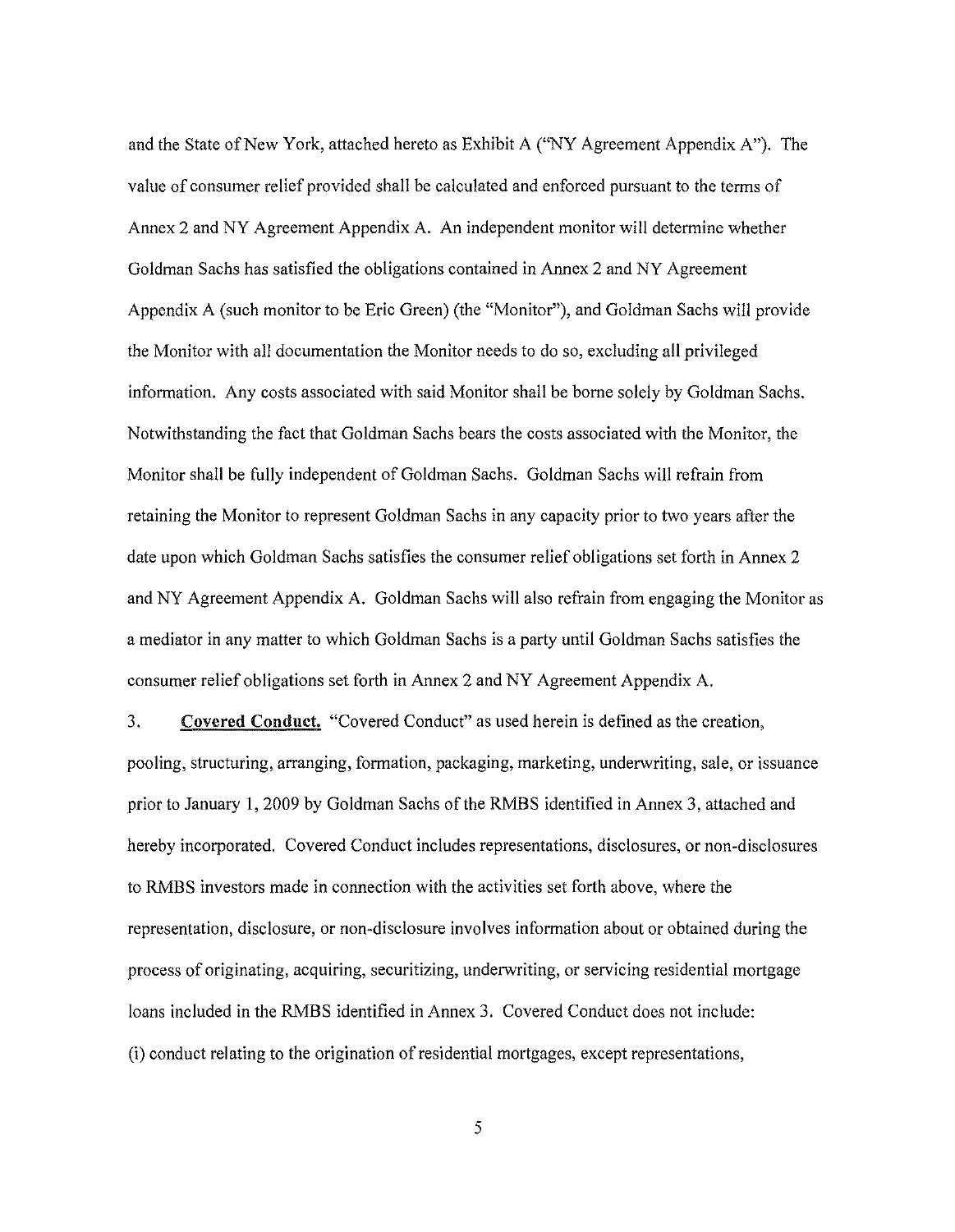disclosures, or non-disclosures to investors in the RMBS listed in Annex 3 about origination of, or about information obtained in the course of originating, such loans; (ii) the servicing of residential mortgage loans, except representations, disclosures, or non-disclosures to investors in the RMBS listed in Annex 3 about servicing, or information obtained in the course of servicing, such loans; or (iii) representations, disclosures, or non-disclosures made in connection with collateralized debt obligations, other derivative securities, or the trading of RMBS, except to the extent that the representations, disclosures, or non-disclosures are related to the offering materials for the underlying RMBS listed in Annex 3.

4. Cooperation. Until the date upon which all investigations and any prosecution arising out of the Covered Conduct are concluded by the Department of Justice, whether or not they are concluded within the term of this Agreement, Goldman Sachs shall, subject to applicable laws or regulations: (i) cooperate fully with the Department of Justice (including the Federal Bureau of Investigation) and any other law enforcement agency designated by the Department of Justice regarding matters arising out of the Covered Conduct; (ii) assist the Department of Justice in any investigation or prosecution arising out of the Covered Conduct by providing logistical and technical support for any meeting, interview, grand jury proceeding, or any trial or other court proceeding; (iii) use its best efforts to secure the attendance and truthful statements or testimony of any officer, director, agent, or employee of any of the entities released in Paragraph 5 at any meeting or interview or before the grand jury or at any trial or other court proceeding regarding matters arising out of the Covered Conduct; and (iv) provide the Department of Justice, upon request, all non-privileged information, documents, records, or other tangible evidence regarding matters arising out of the Covered Conduct about which the Department or any designated law enforcement agency inquires.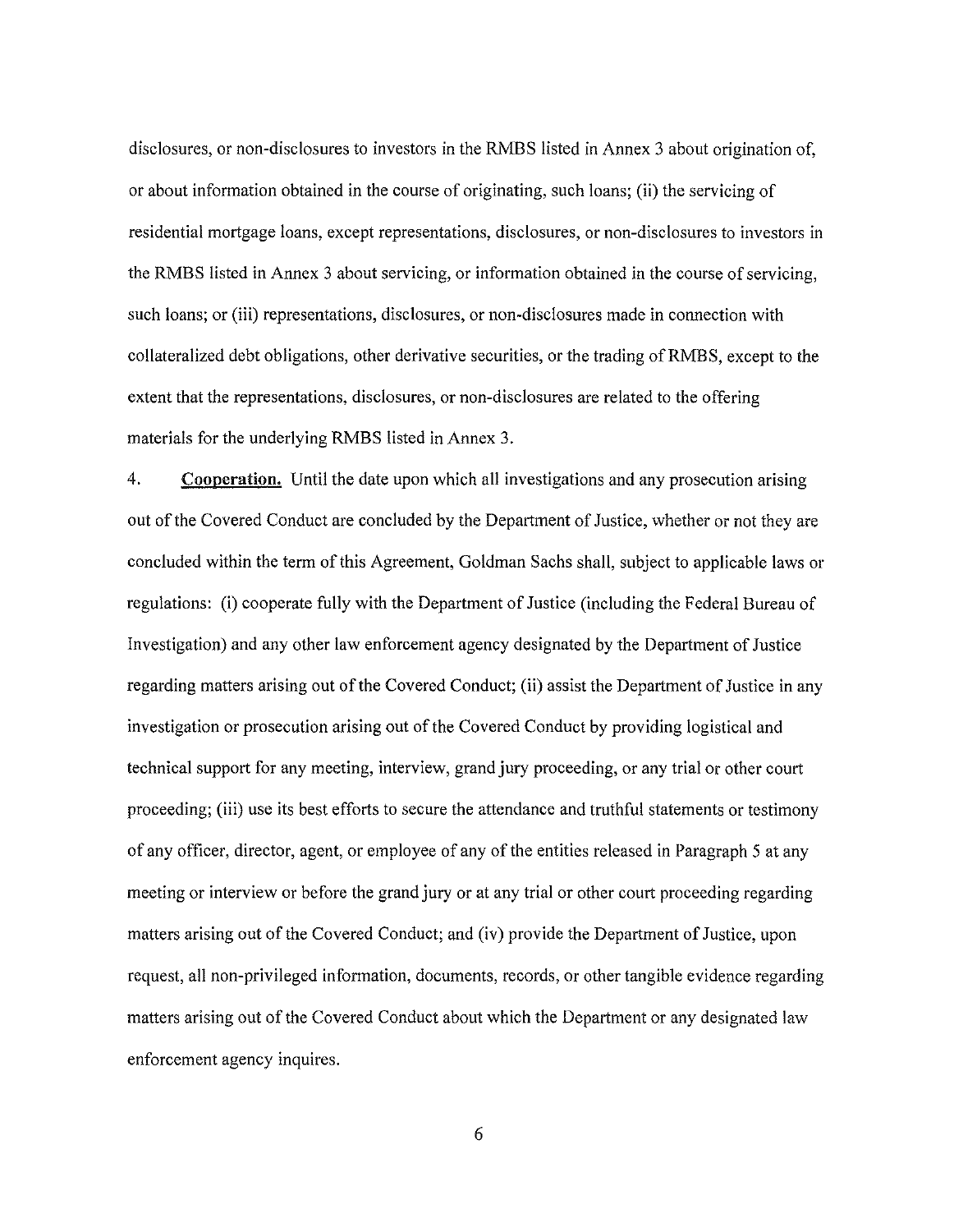5. Releases by the United States. Subject to the exceptions in Paragraph 9 ("Excluded Claims"), and conditioned upon Goldman Sachs' full payment of the Settlement Amount (of which \$2,385,000,000.00 will be paid as a civil monetary penalty pursuant to FIRREA, 12 U.S.C. §1833a), and Goldman Sachs' agreement, by executing this Agreement, to satisfy the terms of Annex 2, as referenced in Paragraph 2 ("Consumer Relief') and Paragraph 4 ("Cooperation"), the United States fully and finally releases Goldman Sachs, each of its current and former parents, subsidiaries and affiliated entities, and each of their respective successors and assigns (collectively, the "Released Entities"), from any civil claim the United States has against the Released Entities for the Covered Conduct arising under FIRREA, 12 U.S.C. § 1833a; the False Claims Act, 31 U.S.C. §§ 3729, *et seq.;* the Program Fraud Civil Remedies Act, 31 U.S.C. §§ 3801, *et seq.;* the Racketeer Influenced and Corrupt Organizations Act, 18 U.S.C. §§ 1961, *et seq.;* the Injunctions Against Fraud Act, 18 U.S.C. § 1345; common law theories of negligence, gross negligence, payment by mistake, unjust enrichment, money had and received, breach of fiduciary duty, breach of contract, misrepresentation, deceit, fraud, and aiding and abetting any of the foregoing; or that the Civil Division of the Department of Justice has actual and present authority to assert and compromise pursuant to 28 C.F.R. § 0.45.

6. Releases by the California Attorney General. Subject to the exceptions in Paragraph 9 ("Excluded Claims"), and conditioned solely upon Goldman Sachs' full payment of the Settlement Amount (of which \$10,000,000.00 will be paid to the Office of the California Attorney General, in accordance with the written payment instructions from the California Attorney General, to remediate harms to the State, pursuant to California Government Code § *§*  12650-12656 and 12658, allegedly resulting from unlawful conduct of the Released Entities), the California Attorney General fully and finally releases the Released Entities and their successors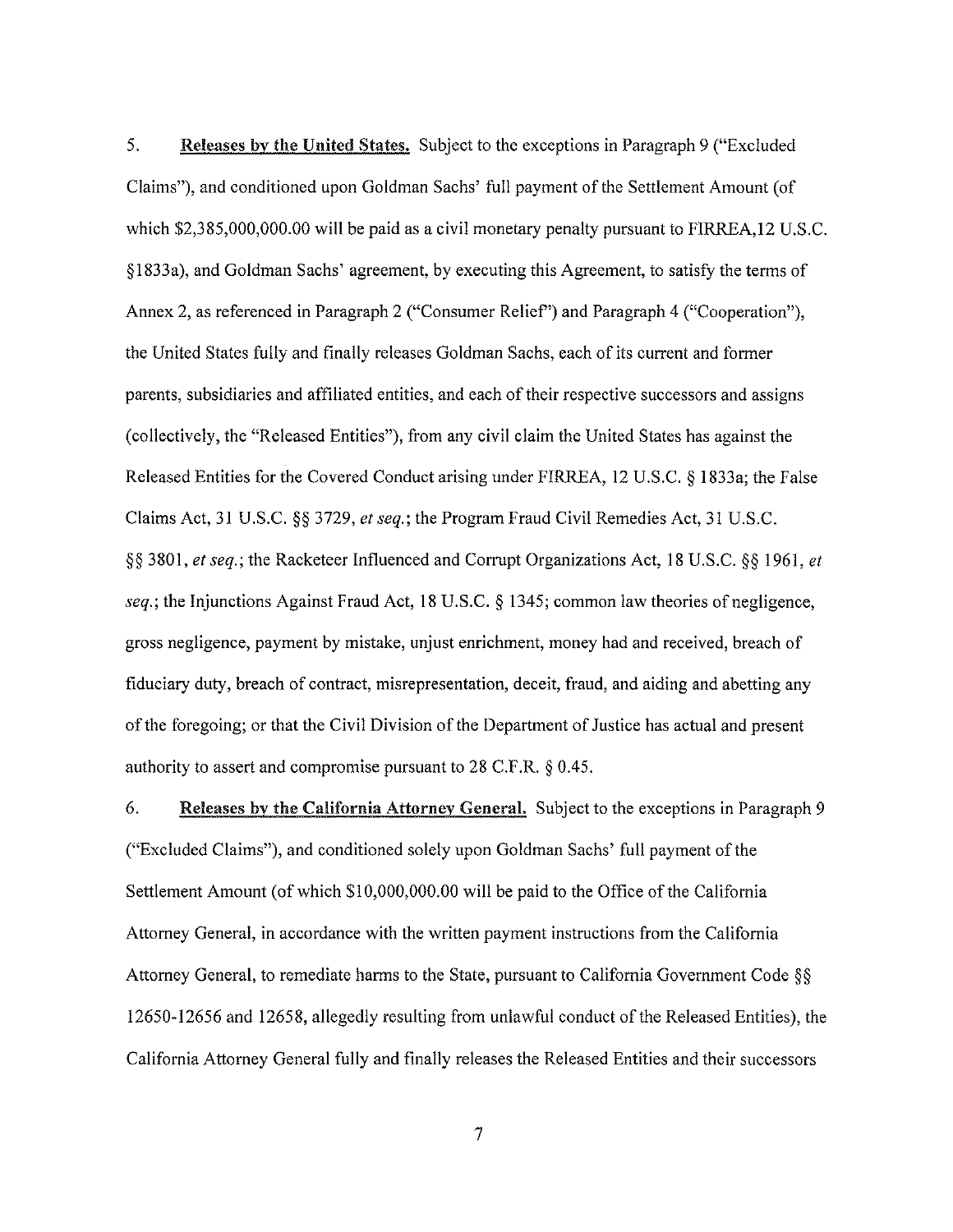and assigns from any civil or administrative claim for the Covered Conduct that the California Attorney General has authority to bring or compromise, including but not limited to: California Corporate Securities Law of 1968, Cal. Corporations Code § 25000 *et seq.,* California Government Code§§ 12658 and 12660, California Government Code§§ 12650-12656, California Business & Professions Code § 17200 *et seq.,* California Business & Professions Code§ 17500 *et seq.,* common law theories of negligence, payment by mistake, unjust enrichment, money had and received, breach of fiduciary duty, breach of contract, misrepresentation, deceit, fraud and aiding and abetting any of the foregoing. The California Attorney General executes this release in her official capacity and releases only claims that the California Attorney General has the authority to release for the Covered Conduct. The California Attorney General agrees that no portion of the funds in this Paragraph is received as a civil penalty or fine, including, but not limited to any civil penalty or fine imposed under California Government Code § 12651. The California Attorney General and Goldman Sachs acknowledge that they have been advised by their attorneys of the contents and effect of Section 1542 of the California Civil Code ("Section 1542") and hereby expressly waive with respect to this Agreement any and all provisions, rights, and benefits conferred by Section 1542.

7. Releases by the State of Illinois. Subject to the exceptions in Paragraph 9 ("Excluded Claims"), and conditioned solely upon Goldman Sachs' full payment of the Settlement Amount (of which \$25,000,000.00 will be paid to the State of Illinois, Office of the Attorney General, in accordance with the written payment instructions from the State of Illinois, Office of the Attorney General, to remediate harms to the State allegedly resulting from unlawful conduct of the Released Entities), the Attorney General of the State of Illinois fully and finally releases the Released Entities and their successors and assigns from any civil or administrative claim for the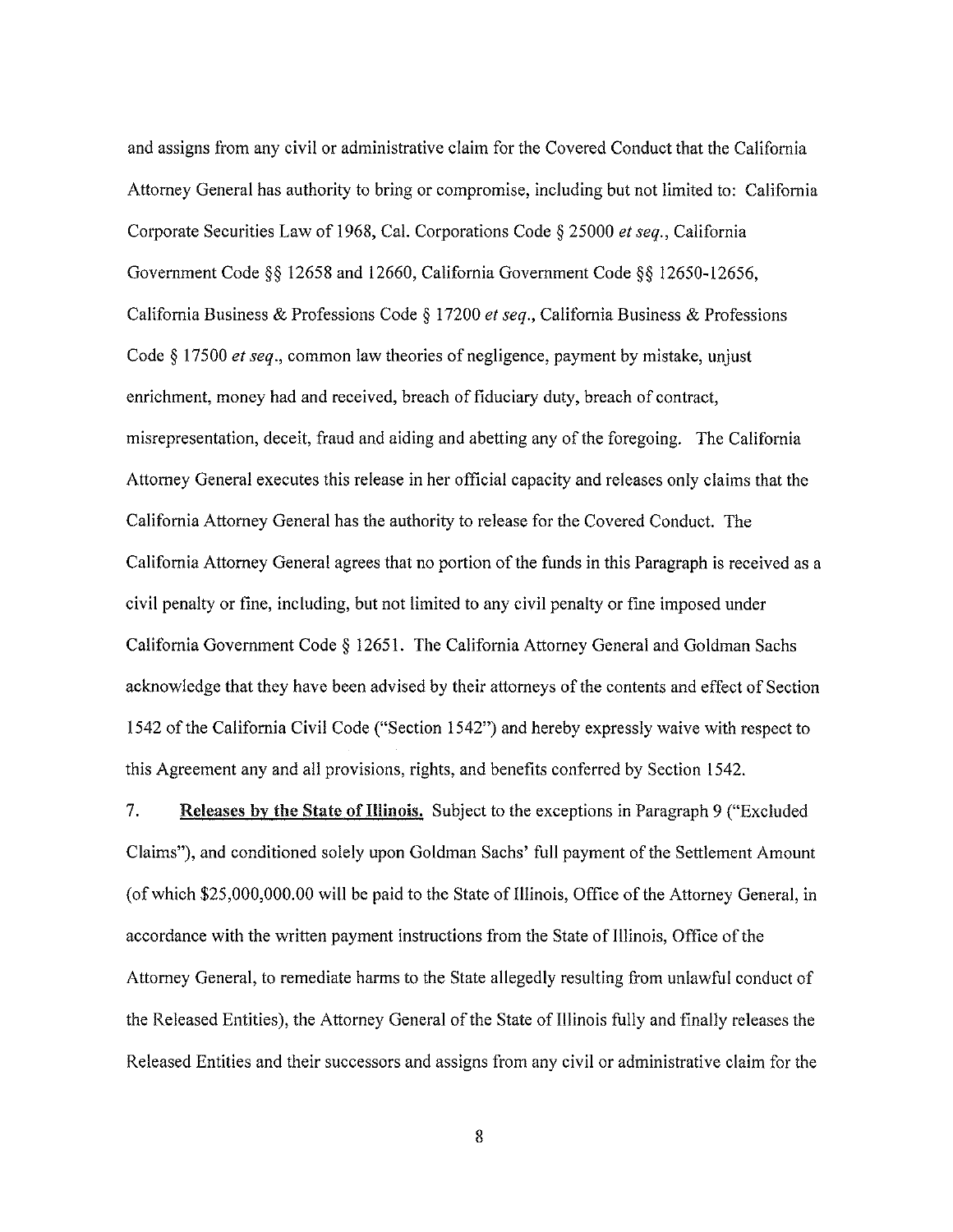Covered Conduct that the Attorney General of the State of Illinois has authority to bring or compromise, including but not limited to: Illinois Securities Law of 1953, 815 Ill. Comp. Stat. <sup>511</sup>*et seq.,* Illinois Consumer Fraud and Deceptive Business Practices Act, 815 Ill. Comp. Stat. 505/1 *et seq.,* Illinois False Claims Act, 740 Ill. Comp. Stat. 175/1 *et seq.,* Article XX of the Illinois Code of Civil Procedure, 735 Ill. Comp. Stat. 5/20-101, *et seq.,* and common law theories of negligence, payment by mistake, unjust enrichment, money had and received, breach of fiduciary duty, breach of contract, misrepresentation, deceit, fraud and aiding and abetting any of the foregoing. The State of Illinois agrees that no portion of the funds in this Paragraph is received as a civil penalty or fine.

8. Releases by the State of New York, FHLBC, FHLBS and NCUA. The releases of claims by the State of New York, FHLBC, FHLBS and the NCUA are contained in separate settlement agreements with Goldman Sachs, attached as Exhibits A, B, C and D hereto. Any release of claims by the State of New York, FHLBC, FHLBS or the NCUA is governed solely by those separate settlement agreements.

9. Excluded Claims. Notwithstanding the releases in Paragraphs 5-8 of this Agreement, or any other term(s) of this Agreement, the following claims are specifically reserved and are not released by this Agreement:

- a. Any criminal liability;
- b. Any liability of any individual;
- c. Any liability arising under Title 26 of the United States Code (the Internal Revenue Code);
- d. Any liability to or claims ofNCUA, except as expressly set forth in the separate agreement between NCUA and Goldman Sachs;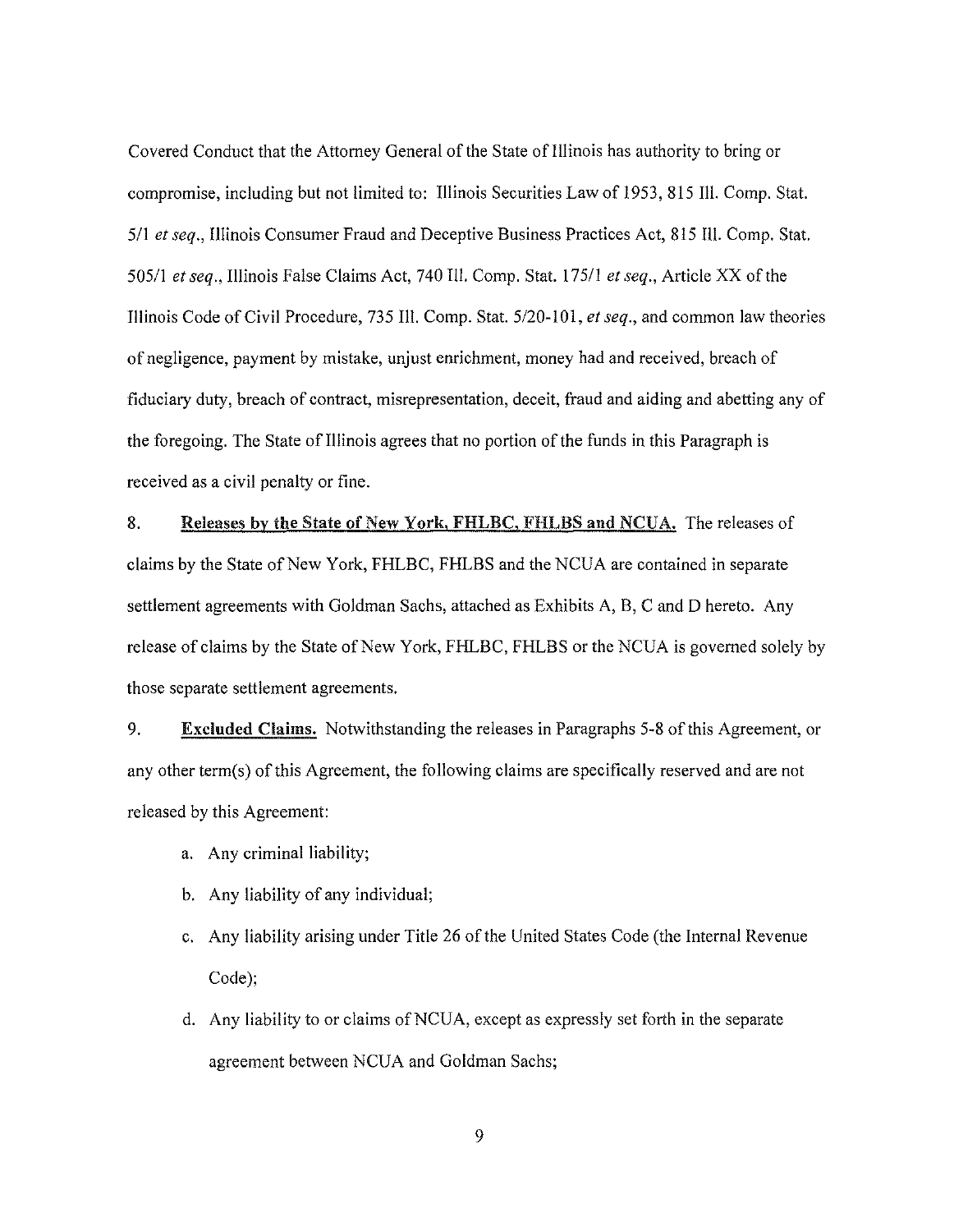- e. Any liability to or claims of the United States of America, the Department of Housing and Urban Development/Federal Housing Administration, the Department of Veterans Affairs, or Fannie Mae or Freddie Mac relating to whole loans insured, guaranteed, or purchased by the Department of Housing and Urban Development/Federal Housing Administration, the Department of Veterans Affairs, or Fannie Mae or Freddie Mac, except claims based on or arising from the securitizations of any such loans in the RMBS listed in Annex 3;
- f. Any administrative liability, including the suspension and debarment rights of any federal agency;
- g. Any liability based upon obligations created by this Settlement Agreement; and
- h. Any liability for the claims or conduct alleged in the following *qui tam* actions, and no setoff related to amounts paid under this Agreement shall be applied to any recovery in connection with any of these actions:
	- (i) *United States, et al. ex rel. Szymoniak v. American Home Mortgage Servicing, Inc., Saxon Mortgage, Inc., et al., No. 0:10-cv-01465-JFA* (D.S.C.);
	- (ii) *United States ex rel. Mayers v. The Goldman Sachs Group, Inc., et al.,* No. 14-cv-6989 (CBA) (E.D.N.Y.);
	- (iii) *United States ex rel. Casady v. American International Group, Inc., et al.,*  No. 10-cv-0431 GPC (MDD) (S.D. Cal.); and
	- (iv) *United States ex rel. [Sealed} v. [Sealed],* No. XX CIV XXXX (E.D. Cal.), [as disclosed to Goldman Sachs].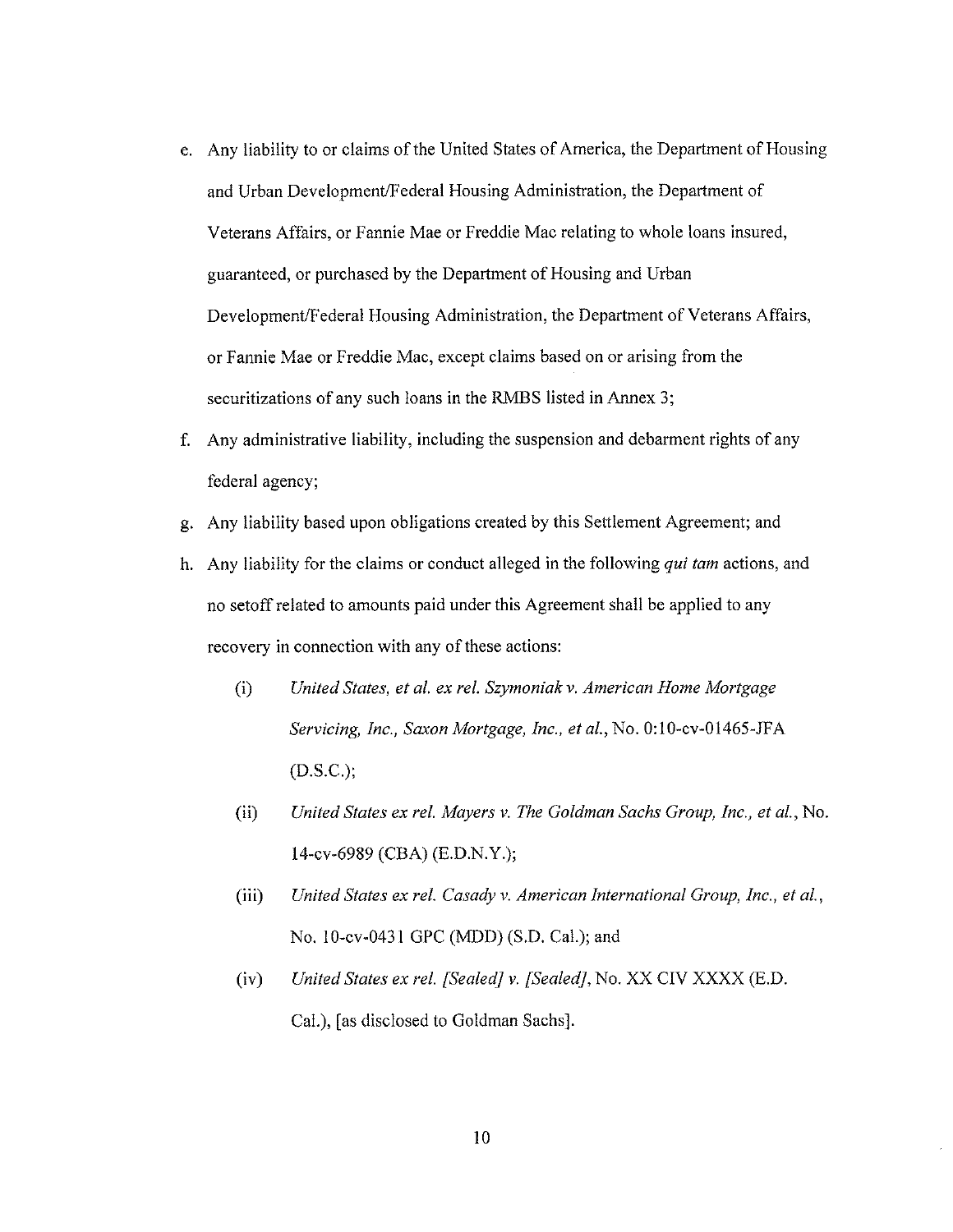10. Releases by Goldman Sachs. Goldman Sachs and any current or former affiliated entity and any of its respective successors and assigns fully and finally releases the United States and the States, and their officers, agents, employees, and servants, from any claims (including attorney's fees, costs, and expenses of every kind and however denominated) that Goldman Sachs has asserted, could have asserted, or may assert in the future against the United States and the States, and their officers, agents, employees, and servants, related to the Covered Conduct to the extent released hereunder and the investigation and civil prosecution to date thereof.

11. Waiver of Potential FDIC Indemnification Claim by Goldman Sachs. Goldman Sachs hereby irrevocably waives any right that it otherwise might have to seek (and in any event agrees that it shall not seek) any form of indemnification, reimbursement or contribution from the FDIC in any capacity, including the FDIC in its Corporate Capacity or the FDIC in its Receiver Capacity, for any payment that is a portion of the Settlement Amount set forth in Paragraph I of this Agreement or of the Consumer Relief set forth in Paragraph 2 of this Agreement.

12. Waiver of Potential Defenses by Goldman Sachs. Goldman Sachs and any current or former affiliated entity (to the extent that Goldman Sachs retains liability for the Covered Conduct associated with such affiliated entity) and any of their respective successors and assigns waive and shall not assert any defenses Goldman Sachs may have to any criminal prosecution or administrative action relating to the Covered Conduct that may be based in whole or in part on a contention that, under the Double Jeopardy Clause in the Fifth Amendment of the Constitution, or under the Excessive Fines Clause in the Eighth Amendment of the Constitution, this Agreement bars a remedy sought in such criminal prosecution or administrative action.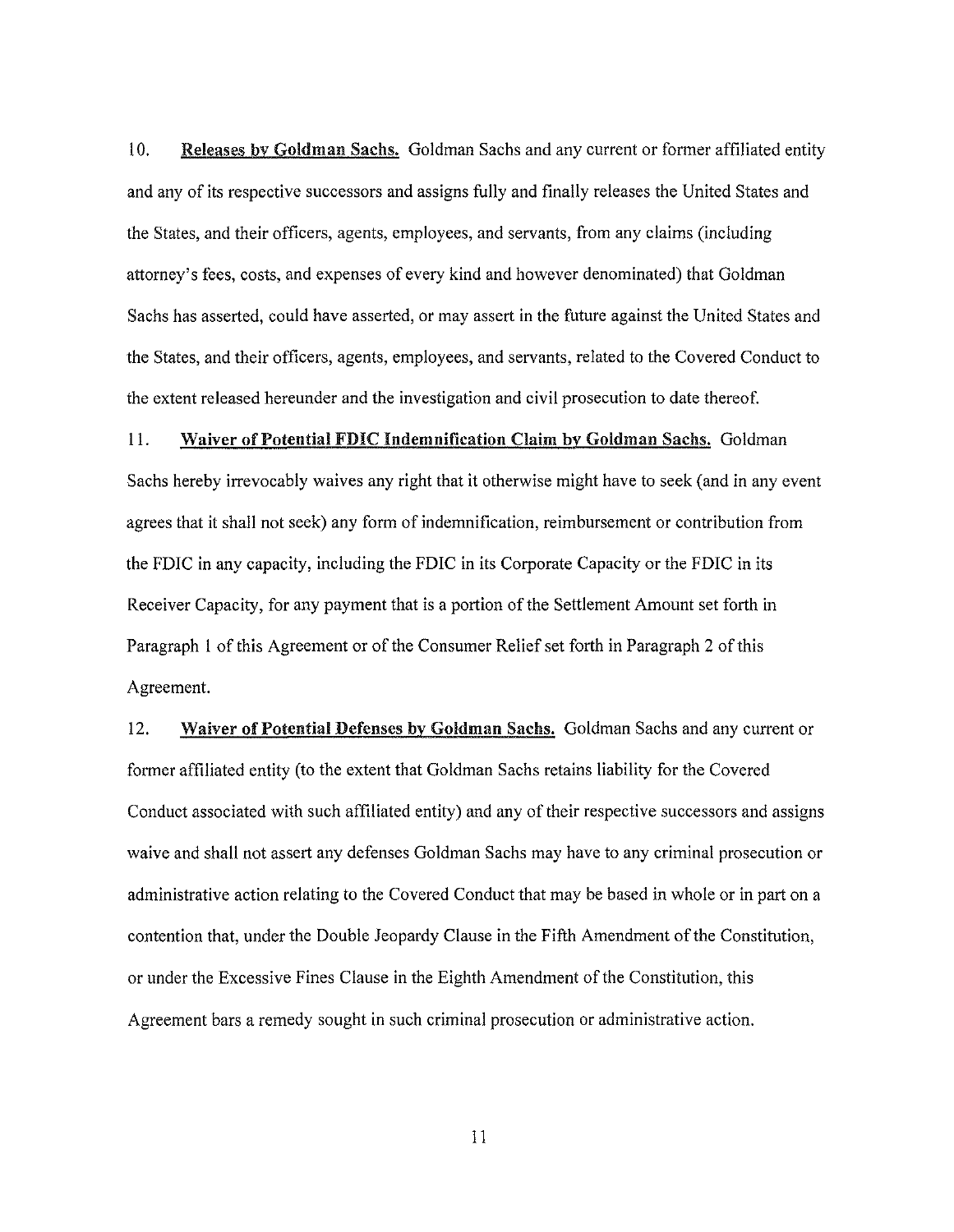13. Unallowable Costs Defined. All costs (as defined in the Federal Acquisition Regulation, 48 C.F.R. *§* 31.205-47) incurred by or on behalf of Goldman Sachs, and its present or former officers, directors, employees, shareholders, and agents in connection with:

- a. the matters covered by this Agreement;
- b. the United States' audit(s) and civil investigation(s) of the matters covered by this Agreement;
- c. Goldman Sachs' investigation, defense, and corrective actions undertaken in response to the United States' audit(s) and civil and any criminal investigation(s) in connection with the matters covered by this Agreement (including attorney's fees);
- d. the negotiation and performance of this Agreement; and
- e. the payment Goldman Sachs makes to the United States pursuant to this Agreement, are unallowable costs for government contracting purposes (hereinafter referred to as "Unallowable Costs").

14. Future Treatment of Unallowable Costs. Unallowable Costs will be separately determined and accounted for by Goldman Sachs, and Goldman Sachs shall not charge such Unallowable Costs directly or indirectly to any contract with the United States.

15. This Agreement is governed by the laws of the United States. The Parties agree that the exclusive jurisdiction and venue for any dispute relating to this Agreement is the United States District Court for the Eastern District of California.

16. This Agreement is intended for the benefit of the Parties only and does not create any third-party rights.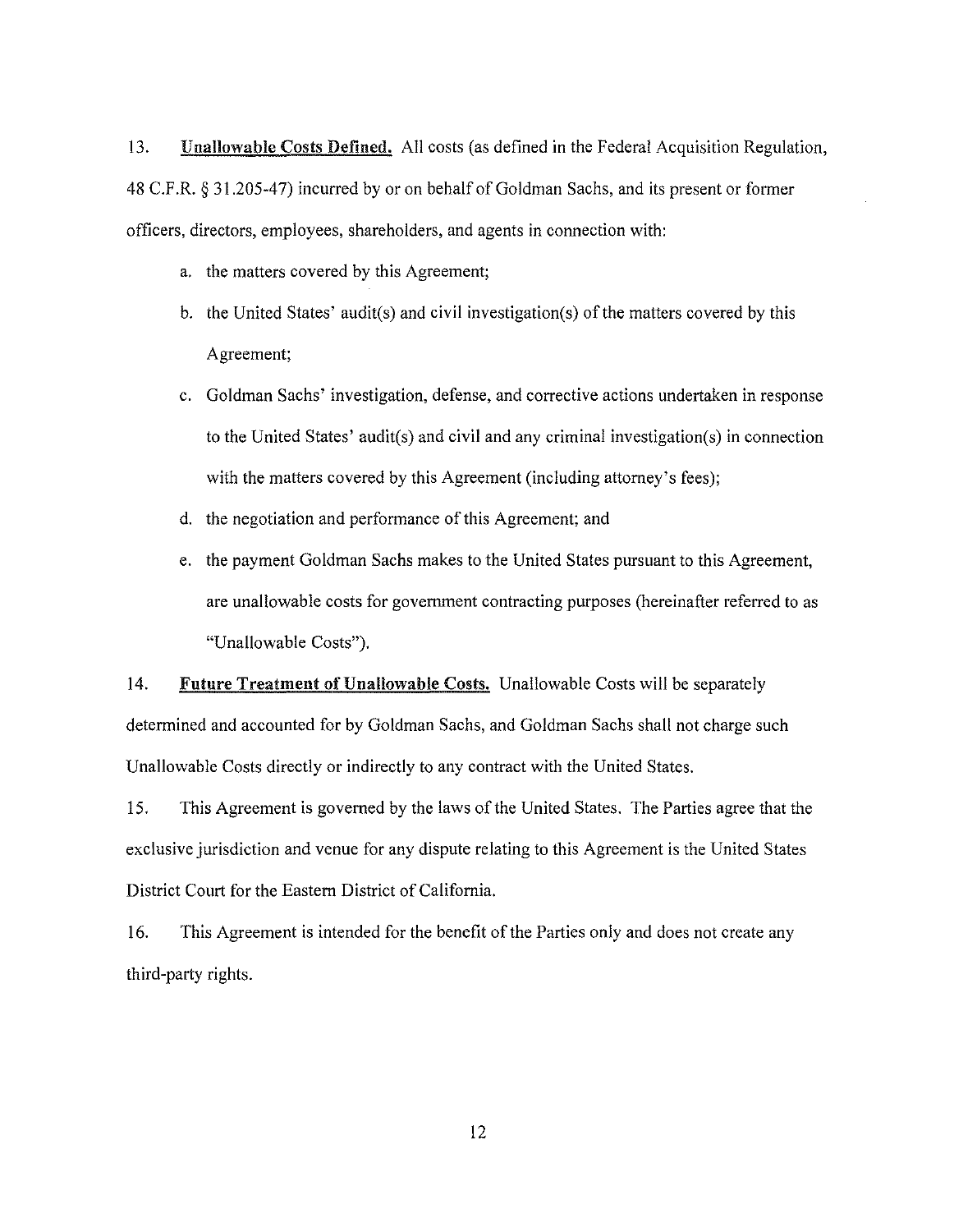17. The Parties acknowledge that this Agreement is made without any trial or adjudication or judicial finding of any issue of fact or law, and is not a final order of any court or governmental authority.

18. Each Party shall bear its own legal and other costs incurred in connection with this matter, including the preparation and performance of this Agreement.

19. Each Party and signatory to this Agreement represents that it freely and voluntarily enters into this Agreement without any degree of duress or compulsion.

20. Nothing in this Agreement constitutes an agreement by the United States concerning the characterization of the Settlement Amount for the purposes of the Internal Revenue laws, Title 26 of the United States Code.

21. For purposes of construing this Agreement, this Agreement shall be deemed to have been drafted by all Parties and shall not, therefore, be construed against any Party for that reason in any dispute.

22. This Agreement constitutes the complete agreement between the Parties. This Agreement may not be amended except by written consent of the Parties.

23. The undersigned counsel represent and warrant that they are fully authorized to execute this Agreement on behalf of the persons and entities indicated below.

24. This Agreement may be executed in counterparts, each of which constitutes an original and all of which constitute one and the same Agreement.

25. This Agreement is binding on Goldman Sachs' successors, transferees, heirs, and assigns.

26. All Parties consent to the public disclosure of this Agreement, and information about this Agreement, by Goldman Sachs, the United States, the States, and/or the State of New York,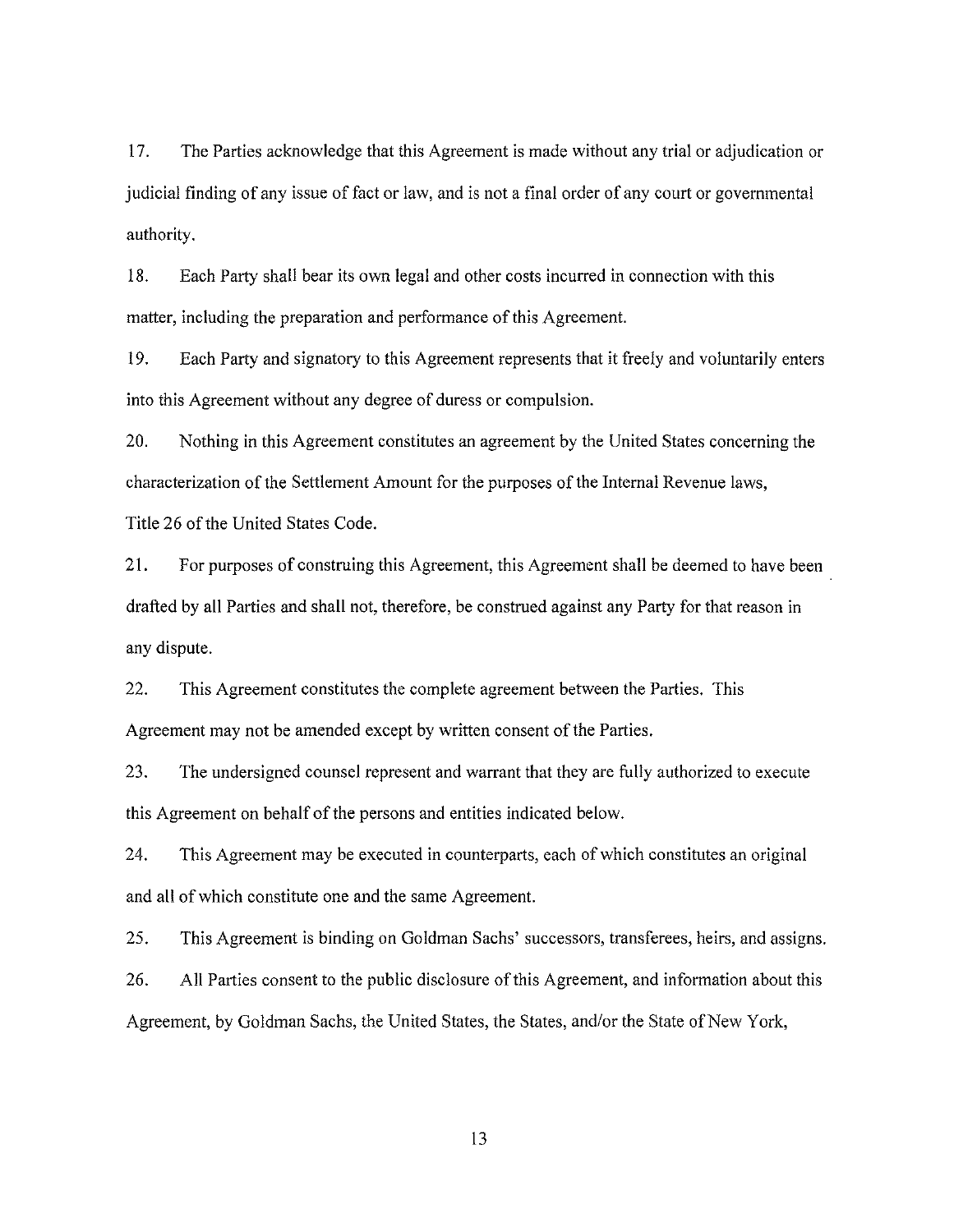FHLBC, FHLBS, and the NCUA, whose separate settlement agreements with Goldman Sachs are referenced herein and attached as Exhibits hereto.

27. This Agreement is effective on the date of signature of the last signatory to the Agreement. Facsimiles of signatures shall constitute acceptable, binding signatures for purposes of this Agreement.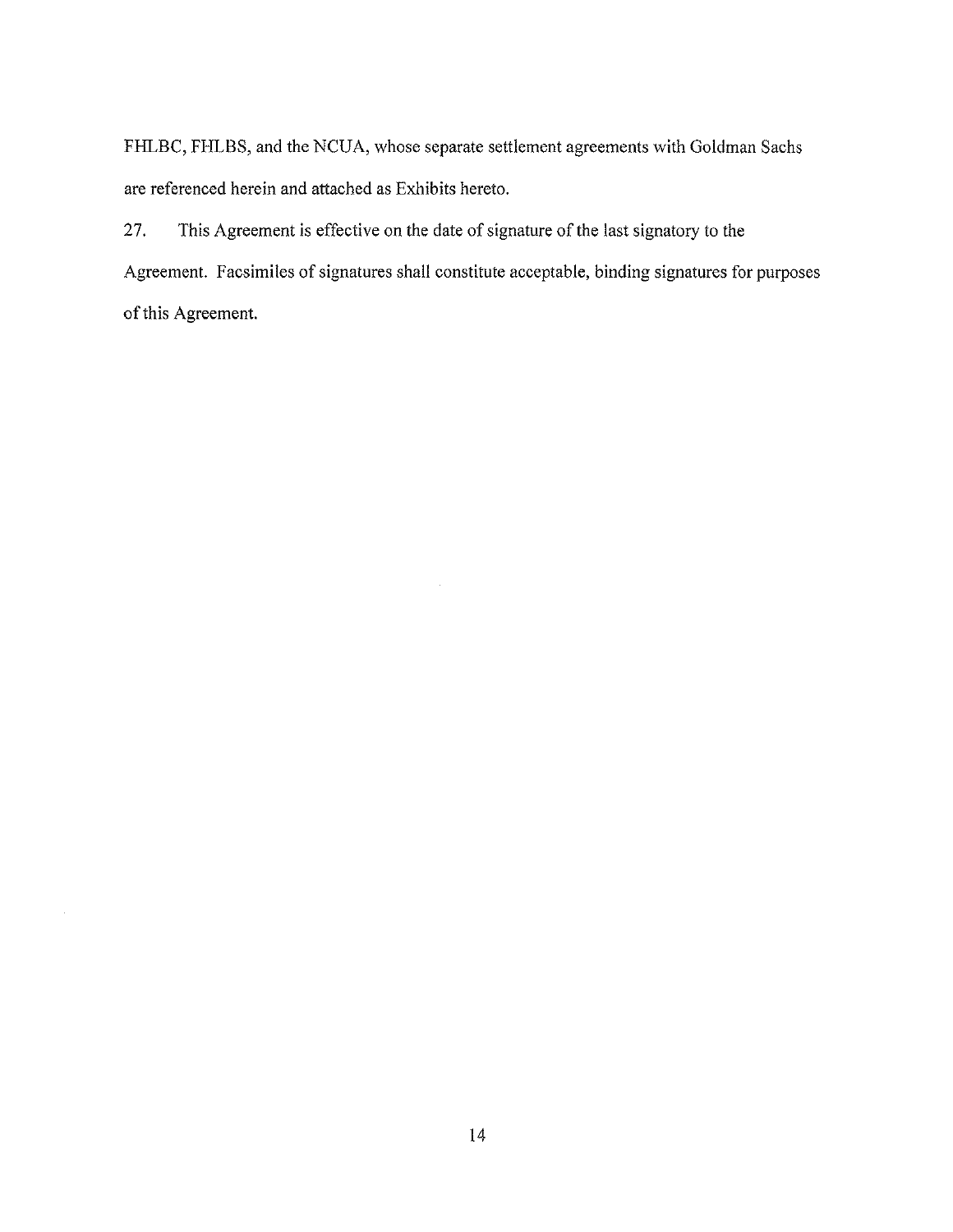For the United States:

STUART F. DELERY Acting Associate Attorney General U.S. Department of Justice 950 Pennsylvania Avenue, NW Washington, DC 20530 Phone: (202) 514-9500

Dated:  $\n **M** \n **N** \n **U**$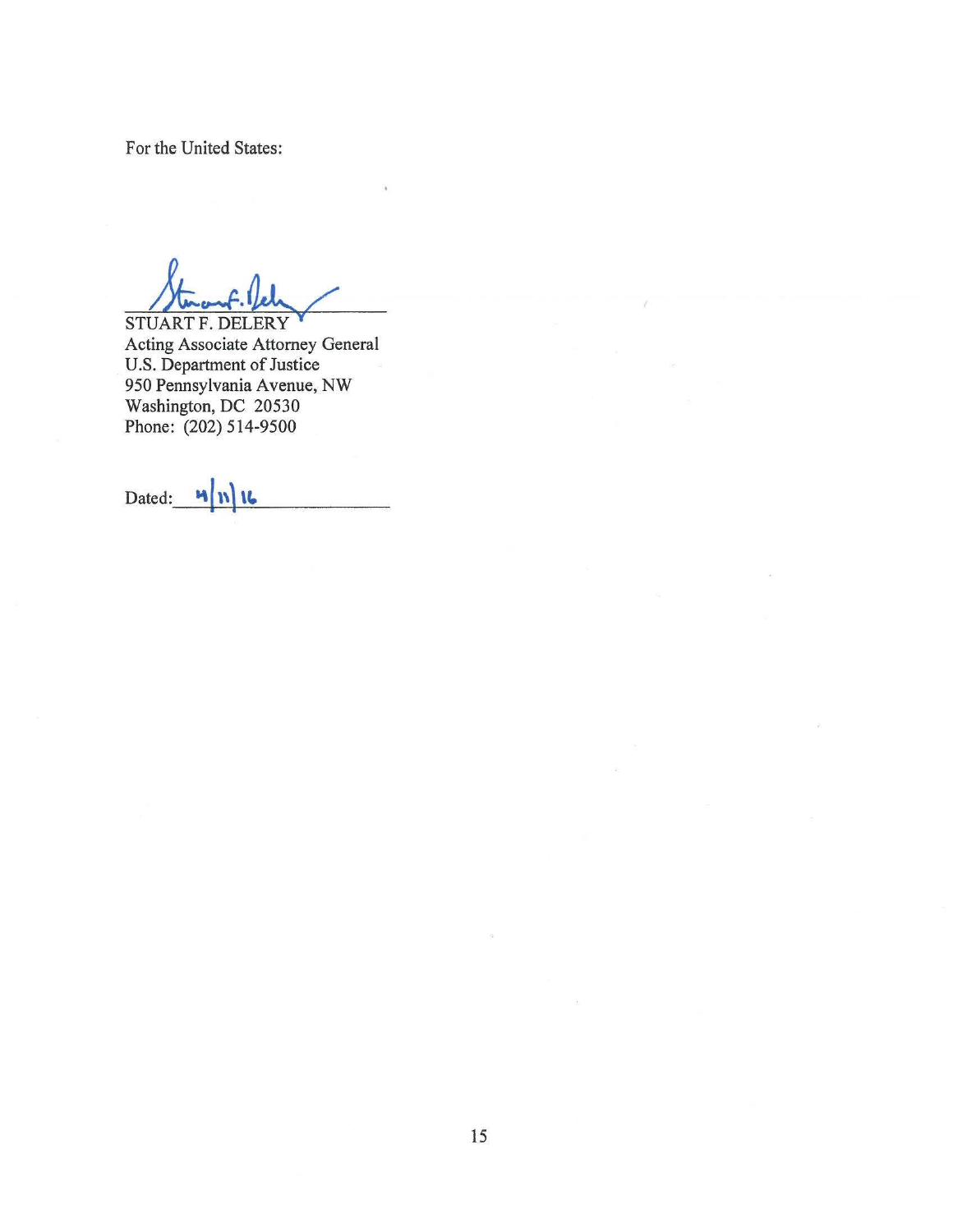For The Goldman Sachs Group, Inc.:

Executive Vice President and General Counsel GREGOR&R. PALM The Goldman Sachs Group, Inc. 200 West Street New York, New York 10282

Dated: April 10, 2016

 $\sim$ 

 $\hat{\mathcal{A}}$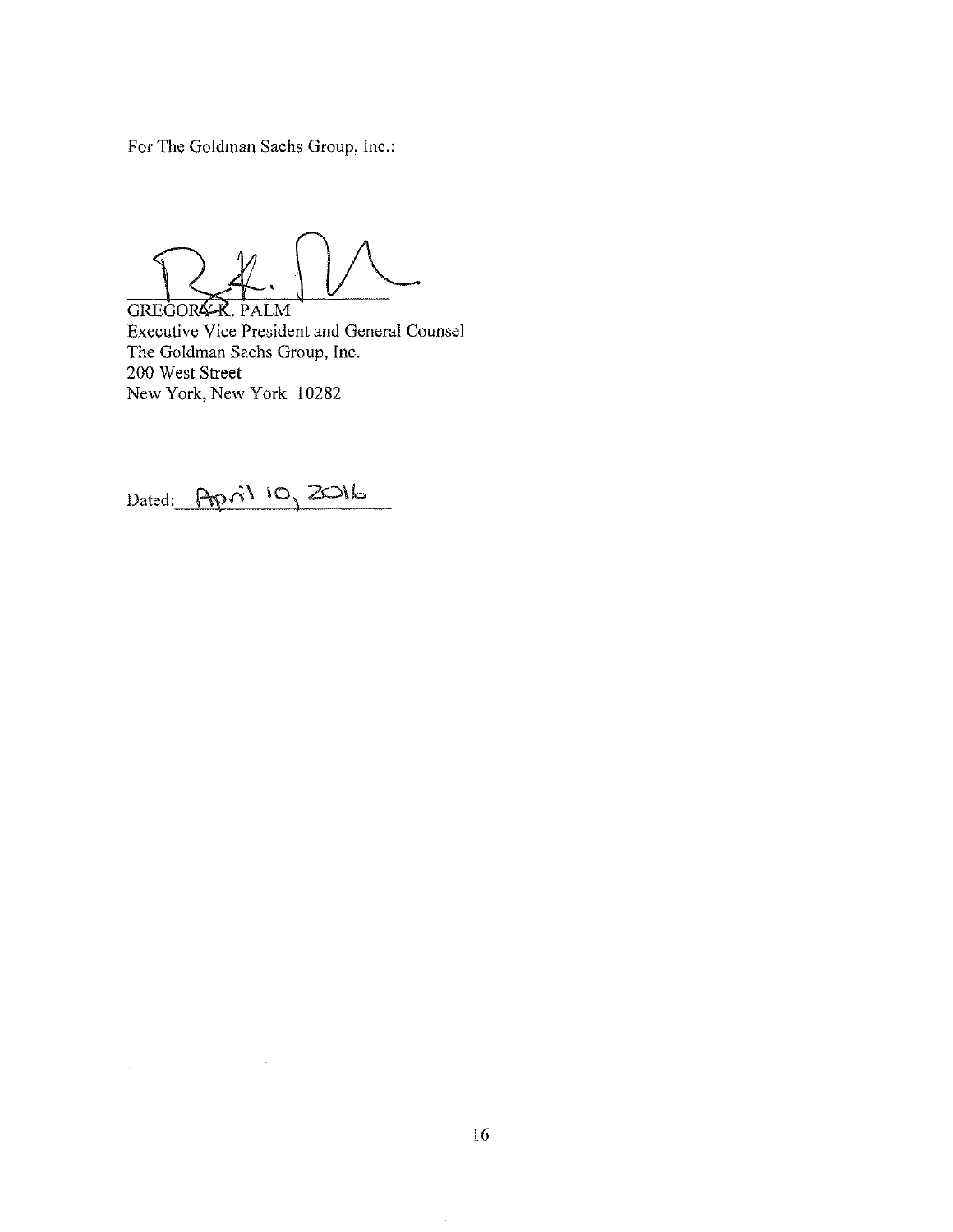For the State of Illinois:

dine LISA MADIGAN

Attorney General of the State of Illinois 500 South Second Street Springfield, IL 62706 Phone: (217) 782-1090

Dated: April 8, 2016

 $\overline{a}$ 

「静ます」

 $\frac{1}{2}$ 

 $\mathfrak{g}^{\pm}$ 

 $\sim$ 

 $\hat{\mathcal{L}}$ 

 $\hat{\mathcal{E}}$ 

 $\pmb{\varepsilon}$ 

 $\bar{z}$ 

 $\mathbb{R}^3$ 

ý.

 $\mathbb{R}^2$ 

ý.

 $\ddot{\phantom{a}}$ 

 $\mathcal{L}$